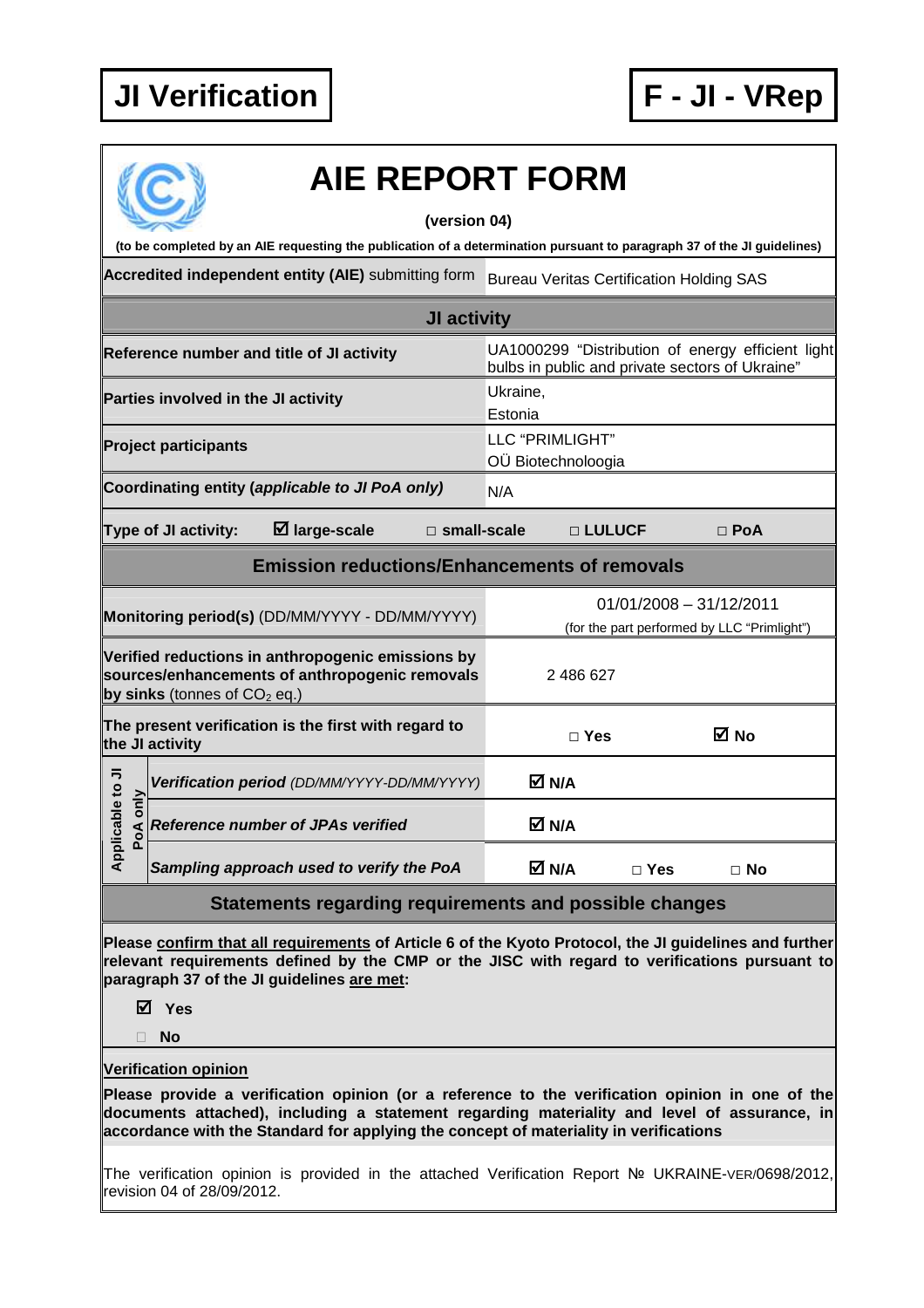|                                                                     |                                                                               | The project design was revised in the current<br>monitoring period, after the determination has<br>been deemed final                                                                                                                                                                                                                                                   | $\Box$ Yes                | ⊠ No          |           |  |
|---------------------------------------------------------------------|-------------------------------------------------------------------------------|------------------------------------------------------------------------------------------------------------------------------------------------------------------------------------------------------------------------------------------------------------------------------------------------------------------------------------------------------------------------|---------------------------|---------------|-----------|--|
|                                                                     |                                                                               | If yes, please list all revisions to the project design<br>and express a determination opinion (or provide a<br>reference to an attached document containing the<br>required information)                                                                                                                                                                              | M N/A                     |               |           |  |
|                                                                     |                                                                               | If project design was revised in the current<br>monitoring period, please confirm that conditions<br>defined in JI guidelines (paragraph 33) are still met                                                                                                                                                                                                             | M N/A                     | $\Box$ Yes    | $\Box$ No |  |
|                                                                     |                                                                               | If project design was revised in the current<br>monitoring period, please confirm that the changes<br>do not alter the original determination opinion                                                                                                                                                                                                                  | M N/A                     | $\square$ Yes | $\Box$ No |  |
|                                                                     |                                                                               | If project design was revised in the current<br>monitoring period, please confirm that:                                                                                                                                                                                                                                                                                |                           |               |           |  |
|                                                                     |                                                                               | (a) Physical location of the project has not changed                                                                                                                                                                                                                                                                                                                   | M N/A                     | $\Box$ Yes    | $\Box$ No |  |
|                                                                     |                                                                               | (b) If emission sources have changed, they are<br>reflected in an updated monitoring plan                                                                                                                                                                                                                                                                              | M N/A                     | $\Box$ Yes    | $\Box$ No |  |
|                                                                     |                                                                               | (c) Baseline scenario has not changed                                                                                                                                                                                                                                                                                                                                  | M N/A                     | $\Box$ Yes    | $\Box$ No |  |
|                                                                     |                                                                               | (d) Changes are consistent with JI specific approach<br>or CDM methodology upon which the<br>determination was prepared for the project                                                                                                                                                                                                                                | M N/A                     | $\Box$ Yes    | $\Box$ No |  |
| The monitoring plan was revised in the current<br>monitoring period |                                                                               |                                                                                                                                                                                                                                                                                                                                                                        | <b>☑</b> Yes<br>$\Box$ No |               |           |  |
|                                                                     |                                                                               | If yes, please specify for which technologies and measures<br>under each type of JPA the monitoring plan was revised<br>(applicable to JI PoA only)                                                                                                                                                                                                                    |                           |               |           |  |
| monitoring plans                                                    |                                                                               | The current revisions to the monitoring plan<br>improve the accuracy and/or applicability of<br>information collected, compared to the original<br>monitoring plan without changing conformity with<br>the relevant rules and regulations for establishing                                                                                                             | $\Box$ N/A                | <b>ØYes</b>   | $\Box$ No |  |
|                                                                     |                                                                               | List of documents attached to the verification report form                                                                                                                                                                                                                                                                                                             |                           |               |           |  |
| ☑                                                                   |                                                                               | <b>Verification report</b>                                                                                                                                                                                                                                                                                                                                             |                           |               |           |  |
| $\Box$                                                              |                                                                               | Written approvals by the Parties involved, if applicable                                                                                                                                                                                                                                                                                                               |                           |               |           |  |
| ☑                                                                   |                                                                               | Other relevant documents:                                                                                                                                                                                                                                                                                                                                              |                           |               |           |  |
|                                                                     | Document listing all revisions to the project design, if applicable<br>$\Box$ |                                                                                                                                                                                                                                                                                                                                                                        |                           |               |           |  |
|                                                                     | ▫                                                                             | Determination that the revisions to the project design, if applicable, do not alter the original<br>determination opinion and that the conditions defined by paragraph 33 of the JI guidelines are<br>still met                                                                                                                                                        |                           |               |           |  |
|                                                                     | ☑                                                                             | Revised monitoring plan (included in the Monitoring report version 4)                                                                                                                                                                                                                                                                                                  |                           |               |           |  |
|                                                                     | ☑                                                                             | Determination that the revisions to the monitoring plan improve the accuracy and applicability<br>of information collected, compared to the original monitoring plan without changing conformity with<br>relevant rules and regulations for establishing monitoring plans (included in the Verification Report<br>Nº UKRAINE-VER/0698/2012, revision 04 of 28/09/2012) |                           |               |           |  |
|                                                                     | ❏                                                                             | Sampling plan, if applicable (JI PoA only)                                                                                                                                                                                                                                                                                                                             |                           |               |           |  |
|                                                                     | ☑                                                                             | Any other documents : Excel-file "ERUs calculation and contract partners list_ "Distribution                                                                                                                                                                                                                                                                           |                           |               |           |  |
|                                                                     |                                                                               | of energy efficient light bulbs" (from LLC "Primlight")                                                                                                                                                                                                                                                                                                                |                           |               |           |  |